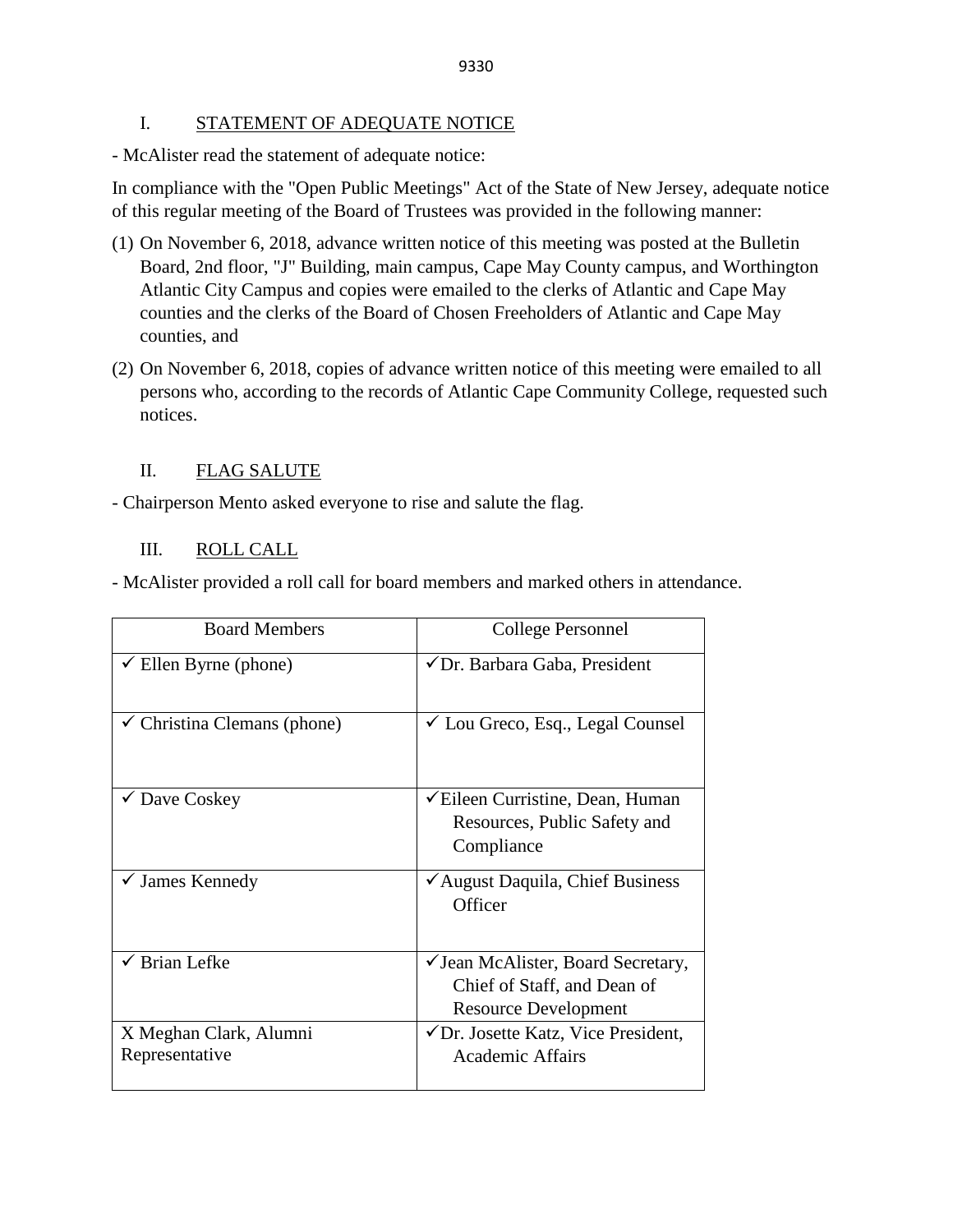| <b>Board Members</b>         | College Personnel                            |  |
|------------------------------|----------------------------------------------|--|
| $\checkmark$ Daniel Money    | $\checkmark$ Leslie Jamison, Chief Financial |  |
|                              | Officer                                      |  |
| $\checkmark$ Maria K. Mento  | √ Dr. Vanessa O'Brien-                       |  |
|                              | McMasters, Dean, Institutional               |  |
|                              | Research, Planning &                         |  |
|                              | <b>Effectiveness and Information</b>         |  |
|                              | <b>Technology Services</b>                   |  |
| $\checkmark$ Robert Bumpus   | ✔ Paula Stewart Davis, Dean of               |  |
|                              | <b>Student Affairs and Enrollment</b>        |  |
|                              | Management                                   |  |
| √ Dr. Judith DeStefano-Anen  | ✓ Donna Vassallo, Dean of                    |  |
|                              | Worthington Atlantic City                    |  |
|                              | Campus, and Dean of Career                   |  |
|                              | Education                                    |  |
| X Donald J. Parker           | $\checkmark$ Laura Batchelor, Executive      |  |
|                              | Director of Marketing and                    |  |
|                              | <b>College Relations</b>                     |  |
| $\sqrt{\ }$ Maria Torres     | X Maria Kellett, Dean of Cape May            |  |
|                              | County Campus, Associate Dean of             |  |
|                              | <b>Resource Development</b>                  |  |
| $\checkmark$ Helen Walsh     |                                              |  |
| <b>Others in Attendance-</b> |                                              |  |
| Freeholder E. Marie Hayes    | Bonnie Lindow, Atlantic County               |  |
|                              | Treasurer                                    |  |

# IV. CALL TO ORDER -

-Chairperson Mento called the meeting to order at 6:55 pm, immediately following the Reorganization Meeting.

# V. PRESIDENT'S REPORT

Dr. Gaba discussed the following:

- Professor Karl Giulian, Area Coordinator and Associate Professor of Business was awarded the Distinguished Faculty award by the New Jersey Council of County Colleges at its *Vision 2028 Leadership Summit*.

# **Community Engagement-Cape May County**

-The Media Studies Department produced a public service announcement (PSA) for Cape May County Freeholders on November 19. This student opportunity was part of a Digital Video Course, providing real-life experience.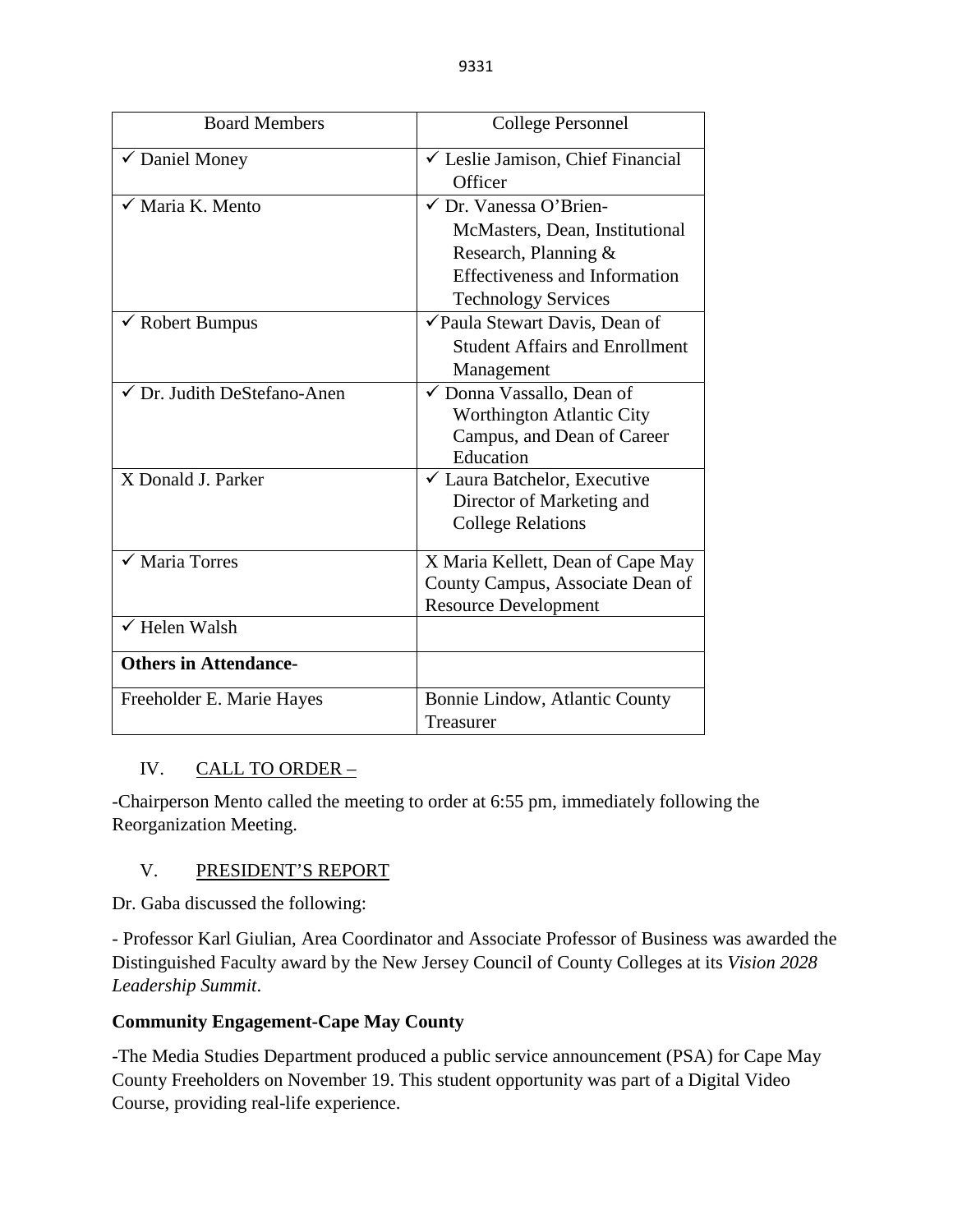## **Community Engagement-Atlantic County**

-Dr. Gaba was recently appointed to serve on the Atlantic City Executive Council (ACEC), chaired by Lt. Governor Sheila Oliver. The group of key stakeholders is comprised of state, city and other officials, including community associations. Lt. Governor Oliver is tasked with laying out a strategy that would put the State's transition report into action.

## **On-Campus Engagement**

**-**A Veteran's Day Ceremony was held on the Mays Landing Campus on November 12, continuing our tradition of honoring all of the men and women, past and present, who have served to safeguard our country. The event was held in the Student Center.

-"Coffee with the President" occurred at each campus to address any concerns and ideas from faculty and staff.

## **Community College Opportunity Grant (CCOG)-(Free College)**

-Over the last month, the finance department, along with institutional research, student services and marketing have focused on implementation of the CCOG grant. Our marketing strategies are being implemented.

-The CCOG Financial Aid Lead Navigator position has been hired and is scheduling one-on-one appointments with prospective students to help them prepare their financial aid application and answer State HESSA question.

-Presentations are being made in the community, including at the Atlantic City Planning and Development meeting, Gateway Head Start staff and parent meetings, Chelsea Neighborhood Association, and more.

## **Operational Enhancement**

-Transcript requests have been streamlined to an electronic process through the National Student Clearinghouse. Students obtain transcripts directly through the service.

## **Inside the College**

**-**Michael Barnes, Director of the Center for Accessibility and Chad Bullock, Senior Manager, Adaptive Technology Specialist presented on enrollment trends of students being served, the types of services the Center provides, and the technology available to students.

-Freeholder Hayes stated that she was impressed with services we offer students and provided a firsthand account, thanking Mr. Bullock.

-Lou Greco commented on the successes of the Center for Accessibility, especially in the fulfillment of the Consent Decree.

-Trustee Kennedy commented that the number of students requiring services appears to have increased, while overall enrollment decreases. Mr. Barnes noted that perhaps students feel more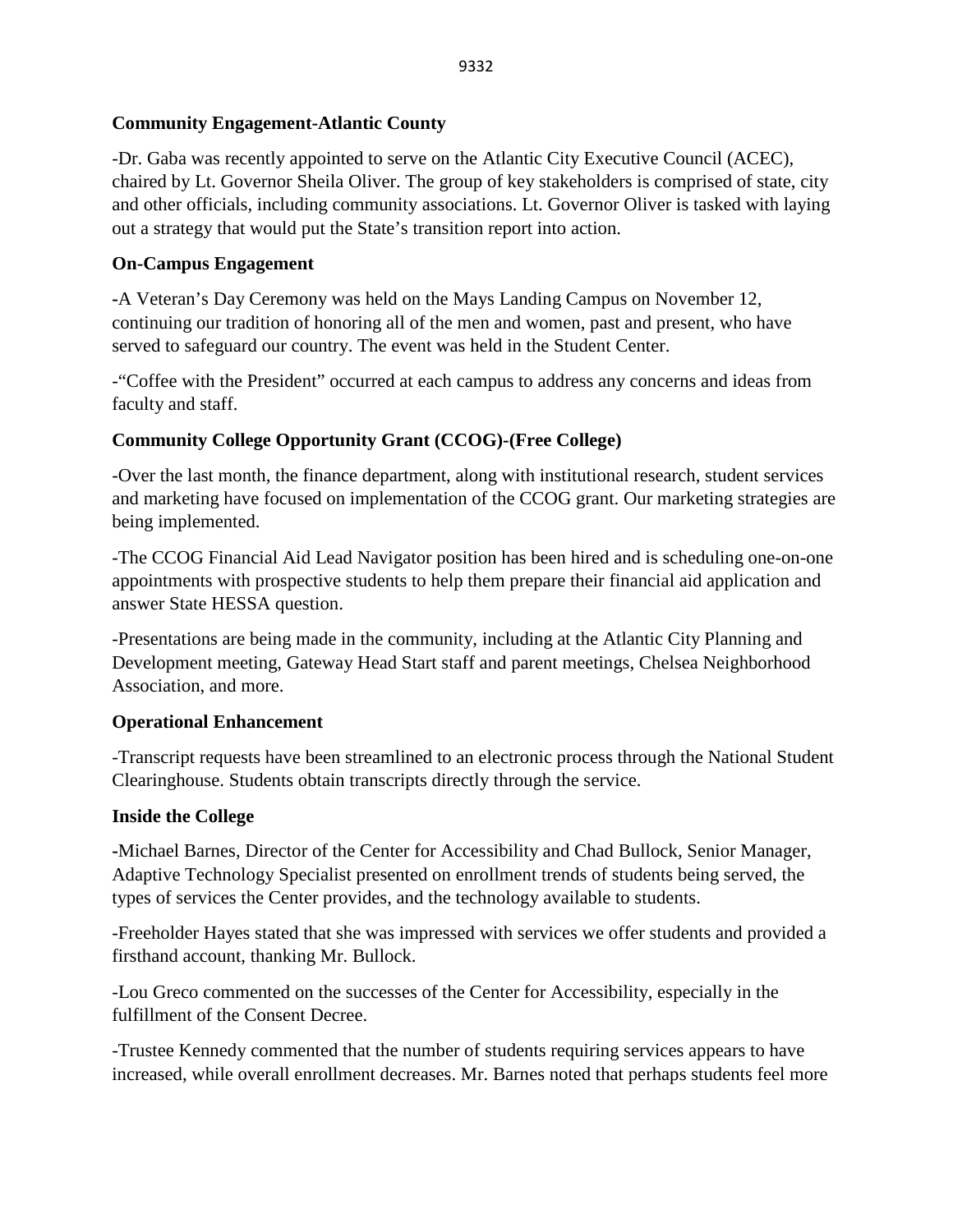comfortable seeking services as we provide an inclusive welcoming environment and they are proactive in anticipating the needs of the students.

### VI. COMMENTS FROM THE PUBLIC

-Chairperson Mento called for comments from the public on agenda items.

- None noted

VII. No Executive Session.

### VIII. CONSENT RESOLUTONS

-McAlister read the following consent resolutions.

**Res. #29** Approve: Regular Session Minutes (October 30, 2018)

**Res. #32**

#### **Award of Bids**

| <b>Number</b>         | <b>Item and Vendor Information</b> | Amount                         |
|-----------------------|------------------------------------|--------------------------------|
| <b>RFP168 Revised</b> | Professional Engineering Services  | Current: \$169,500.00          |
|                       | Chapter 12/R&R Projects            | <b>Revision A: \$25,350.00</b> |
|                       | The DaVinci Group                  | <b>Revision B: \$43,850.00</b> |
|                       | Woodbury, NJ                       | \$238,700.00                   |
| <b>Bid Ex. 812</b>    | Lenovo Thinkpads                   | \$42,933.36                    |
|                       | Go Bonds                           |                                |
|                       | Ocean Computer Group               |                                |
|                       | Matawan, NJ                        |                                |

**Res. #31**

### **Personnel Action**

Total: \$112,133.36

It is respectfully requested, upon the recommendation of the President, that the Board approve the following:

**Appointments** 

**Erin Mercer,** Public Relations/Social Media Manager at an annual salary of \$45,718 effective November 26, 2018.

**Res. #38** Executive Session

-Trustee Money motioned to approve consent resolutions, Trustee Bumpus seconded.

ROLL CALL: AYES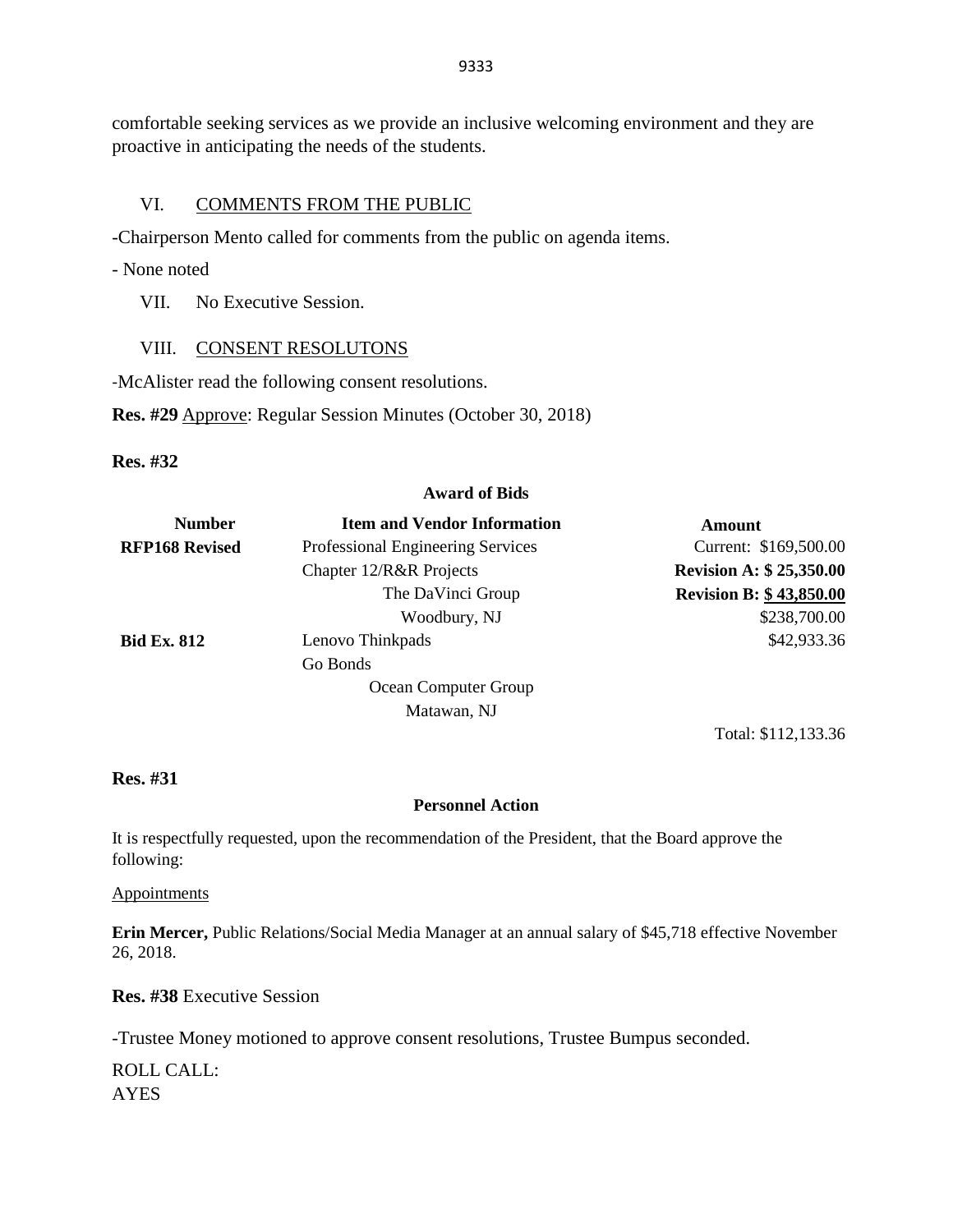NO NAYS ABSTENTIONS-Trustee Walsh and Trustee Lefke abstained from #29.

Motion carried.

# IX. BUDGET REPORT

- Chairperson Mento asked Trustee Kennedy and Ms. Jamison to provide a budget report as part of regular resolutions.

# X. REGULAR RESOLUTIONS

**Res. #2** FY18 Draft Financial Statement for twelve months ended June 30, 2018 as of November 6, 2018.

Jamison reported the following:

-Preliminary Fiscal Year data summarized in the Board Summary Report for the twelve months ended June 30, 2018, indicate the College has earned 97.6% of budgeted revenues and expended 96.3% of budgeted expenses.

-The final year-end PERS adjustment is now reflected in this draft Board report.

-Management projects that the College will not use all of the FY18 budgeted fund balance approved by the Board of Trustees. As of this draft report, \$512,436 of budgeted fund balance will not be used.

-A new accounting pronouncement, GASB 75, Accounting for Postemployment Benefits Other than Pensions, is effective for Fiscal Year 2018. The State's report, which is needed for the GASB 75 disclosure requirements, is not expected until the first week of December. Due to this expected timing, it is likely that the FY18 CAFR will be delayed until January.

Secretary's Note- Each Trustee present received a copy of the Total Credit Hour Enrollments and Base Chargeback Rate Per In-County Credit Hour Report for period ending June 30, 2018.

-Trustee Kennedy motioned to approve Resolution #2, Trustee Bumpus seconded.

ROLL CALL:

ALL AYES NO NAYS NO ABSENTIONS

Motion carried.

**Res. #30** FY19 Financial Statement for four months ended October 31, 2018.

-Jamison reported that as of the end of October, the College has earned 46.7% of budgeted revenues and expended 36.3% of budgeted expenditures. FY19 Summer enrollment is above budget by 5.6%, while FY19 Fall credit enrollment is below budget by 4.7%. The net Fall and Summer tuition and fees revenue shortfall is \$385,602 (excluding radiology and aviation).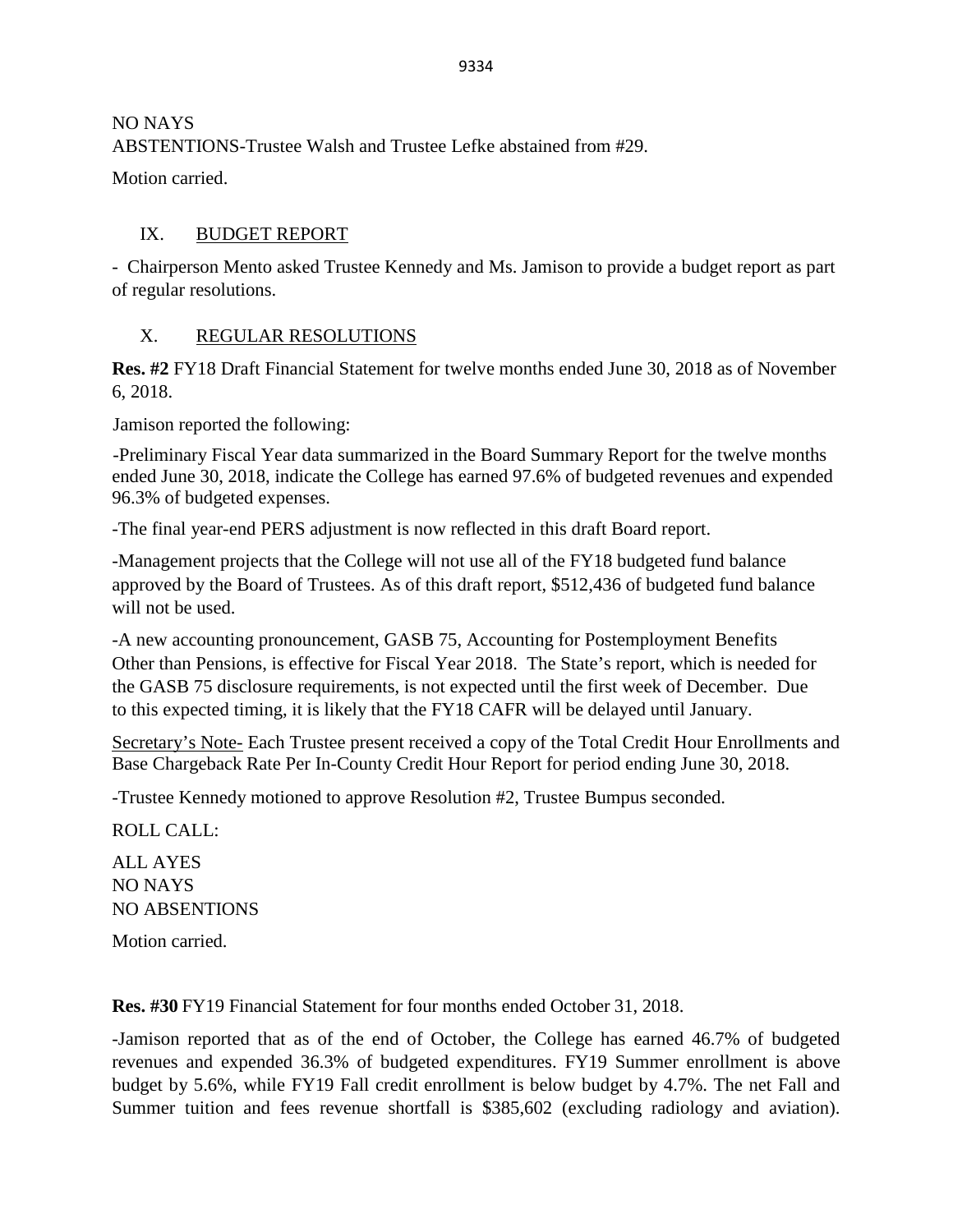Although there is a net Fall and Summer revenue shortfall, there are savings on the expense side to offset the revenue shortfall. Overall expenses are tracking 1.4% less than last year which is exactly in line with the 1.4% budgeted decrease. Salaries are tracking 3.2% less than the prior year, compared to a 2.0% budgeted decrease. Management is monitoring revenue and expenses and, at this point, expects to be within the budgeted margin.

-Trustee Kennedy motioned to approve Resolution #30, Trustee Coskey seconded.

ROLL CALL: ALL AYES NO NAYS NO ABSENTIONS

Motion Carried.

### **Res. #64 Rev.**

**WHEREAS**, the Board of Trustees approved Resolution #64 on February 27, 2018, and

**WHEREAS**, the Transcript Evaluation Fee was listed as \$25.00, and

**WHEREAS**, management has identified the fee as a barrier to enrollment and recommends that the Transcript Evaluation Fee be removed.

**THEREFORE BE IT RESOLVED** that, upon recommendation of the President, the Board of Trustees approve Resolution #64 Revised removing the \$25.00 Transcript Evaluation Fee, effective immediately.

| <b>SCHEDULE OF FEES</b><br><b>MISCELLANEOUS FEES</b>                                                                                                                 | <b>FY 2019</b><br><b>REVISED</b> | <b>FY 2019</b><br><b>PROPOSED</b> |
|----------------------------------------------------------------------------------------------------------------------------------------------------------------------|----------------------------------|-----------------------------------|
| Transcript Evaluation Fee: Evaluation of credits from<br>other colleges, articulation agreements, Advanced<br>Placement, CLEP, military, Police Training agreements, | Fee Removed                      | \$25.00                           |
| PONSI & Tech Prep.                                                                                                                                                   |                                  |                                   |

-Trustee Kennedy motioned to approve Resolution #64 Rev., Trustee Money seconded.

ROLL CALL:

ALL AYES NO NAYS NO ABSENTIONS

Motion carried.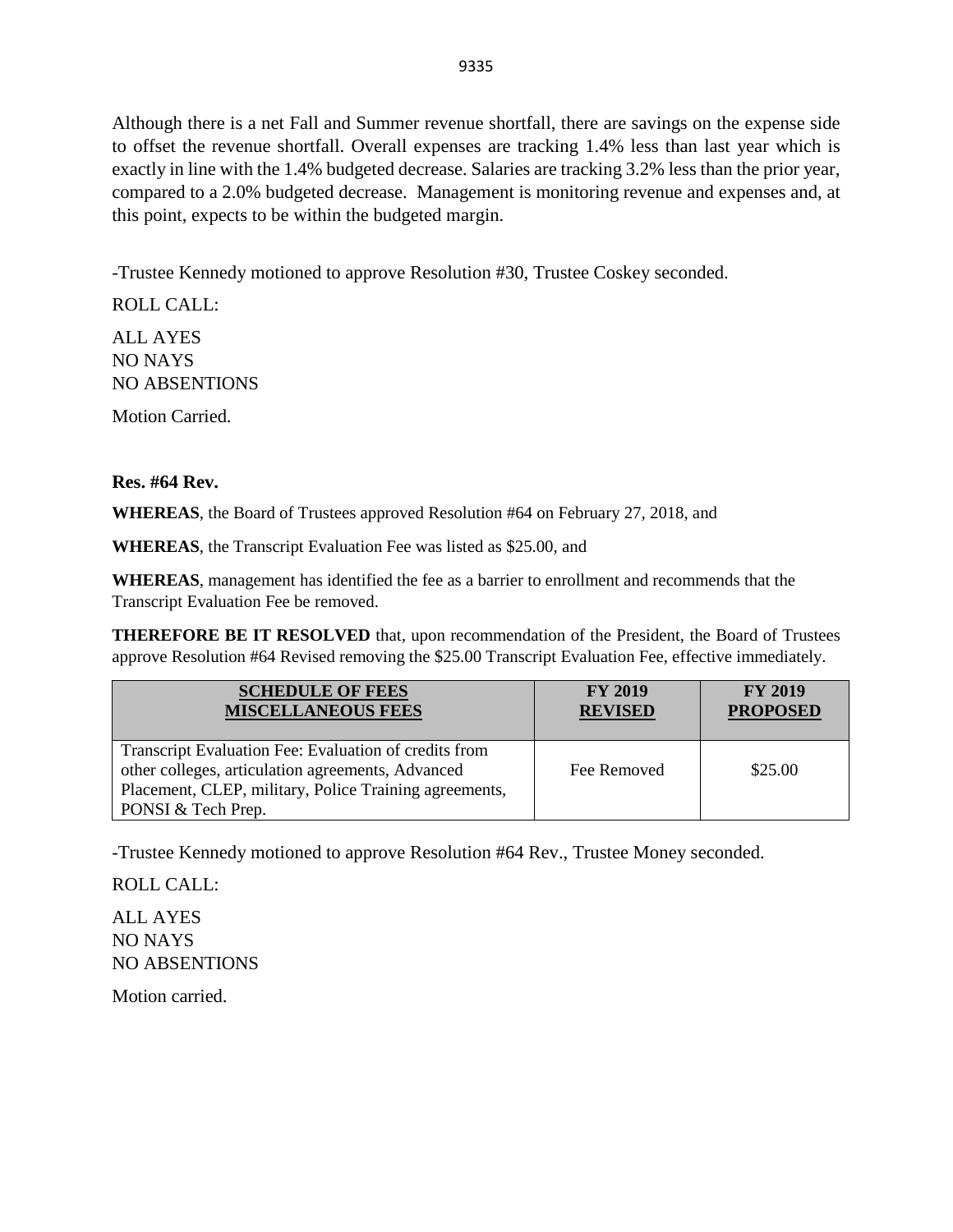**Res. #33**

### **Resolution to Sell Property to the State of New Jersey**

**WHEREAS**, the State of New Jersey Department of Transportation (NJDOT) is undertaking a project to construct a walkway along Route 322 from Route 50 to Leipzig Avenue, and

**WHEREAS**, the NJDOT has determined that a small portion of Atlantic Cape Community College property is needed for this project, and

**WHEREAS**, the NJDOT has notified Atlantic Cape Community College that the property is 250 square feet along Route 322 just east of the traffic light known as Parcel 10 on Route 322, Route 50 Section 12, and

**WHEREAS**, the NJDOT is acquiring this property in accordance with Eminent Domain Act, and

**WHEREAS**, the NJDOT appraised and evaluated the property to determine its fair market value, and

**WHEREAS**, The NJDOT is offering the College a price of \$6.00 a square foot which totals \$1,500.00, and

**WHEREAS**, the College official have determined that \$1,500.00 is a fair price, and

**WHEREAS**, the NJDOT's Title Unit will prepare the deed, record the deed and title transfer, so there will be no cost to the College, and

**WHEREAS**, Atlantic Cape Community College is a public entity established by the State of New Jersey under New Jersey Statutes 18A:64A-3, and

**WHEREAS**, New Jersey Statute 18A:64A-12m bestows to the Board of Trustees of Atlantic Cape Community College the authority to authorize the sale of real estate.

**NOW THEREFORE, BE IT RESOLVED** that the Board of Trustees of Atlantic Cape Community College agrees to sell this 250 square feet to the NJDOT for \$1,500.00, and

**BE IT FURTHER RESOLVED**, that the Board of Trustees of Atlantic Cape Community College empowers College officials to execute and deliver the necessary documents that are legally necessary to convey title to the NJDOT.

-Trustee Walsh motioned to approve Resolution #33, Trustee Lefke seconded.

ROLL CALL:

ALL AYES NO NAYS NO ABSENTIONS

Motion carried.

**Res. #35**

### **Small Unmanned Aircraft Systems Field Technician, A.A.S.**

**WHEREAS**, the FAA Aerospace Forecast for 2017-2037 projects a rapid expansion of consumer and professional grade small Unmanned Aircraft Systems (sUAS) use in the coming years, and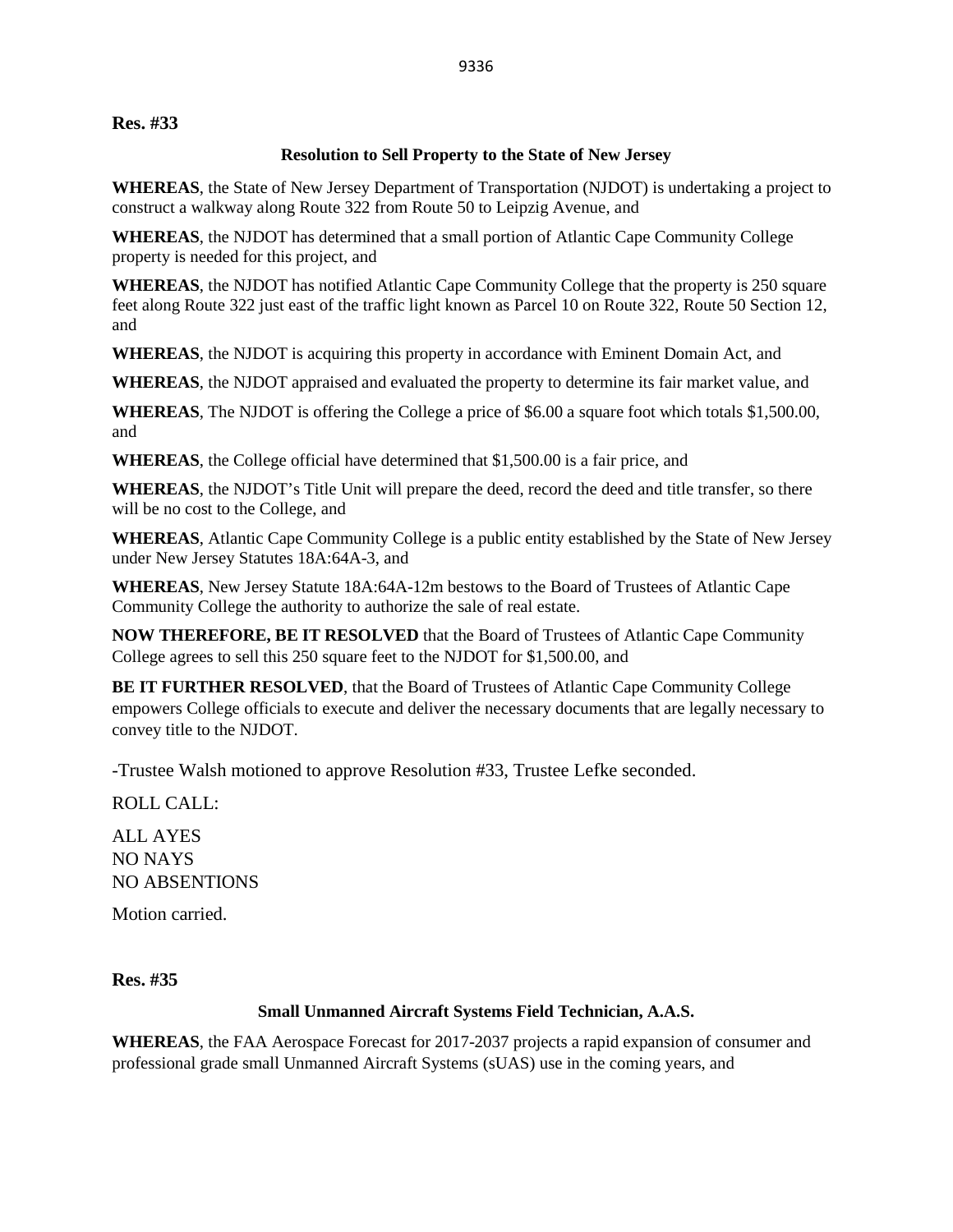**WHEREAS**, the rapid development of UAS products and the rules governing their use will create a growing need for skilled drone technicians, and

**WHEREAS**, the Small Unmanned Aircraft Systems Field Technician, A.A.S. degree will provide students with the knowledge and skills needed to safely operate, maintain, and repair small Unmanned Aircraft Systems, and

**WHEREAS**, the Curriculum Committee approved the Small Unmanned Aircraft Systems Field Technician, A.A.S. on October 18, 2018 (see attached).

**THEREFORE BE IT RESOLVED** that the Board of Trustees approve offering the Small Unmanned Aircraft Systems Field Technician, A.A.S. effective, Fall 2019.

### **Res. #36**

### **Small Unmanned Aircraft Systems Field Technician Certificate**

**WHEREAS**, the FAA Aerospace Forecast for 2017-2037 projects a rapid expansion of consumer and professional grade small Unmanned Aircraft Systems (sUAS) use in the coming years, and

**WHEREAS**, the rapid development of UAS products and the rules governing their use will create a growing need for skilled drone technicians, and

**WHEREAS**, the Small Unmanned Aircraft Systems Field Technician Certificate will provide students with the knowledge and skills needed to safely operate, maintain, and repair small Unmanned Aircraft Systems, and

**WHEREAS**, students may apply all certificate coursework toward the Small Unmanned Aircraft Field Technician, A.A.S. degree requirements, and

**WHEREAS**, the Curriculum Committee approved the Small Unmanned Aircraft Systems Field Technician Certificate on October 18, 2018 (see attached).

**THEREFORE BE IT RESOLVED** that the Board of Trustees approve offering the Small Unmanned Aircraft Systems Field Technician Certificate effective, Fall 2019.

### **Res. #37**

### **Small Unmanned Aircraft Systems Repair Specialist Professional Series**

**WHEREAS**, the FAA Aerospace Forecast for 2017-2037 projects a rapid expansion of consumer and professional grade small Unmanned Aircraft Systems (sUAS) use in the coming years, and

**WHEREAS**, the rapid development of UAS products and the rules governing their use will create a growing need for skilled drone technicians, and

**WHEREAS**, the Small Unmanned Aircraft Systems Repair Specialist (professional series) will provide students with the knowledge and skills needed to safely operate, maintain, and repair small Unmanned Aircraft Systems, and

**WHEREAS**, students may apply all professional series coursework toward the completion of the Certificate and/or Associate in Applied Science degree in Small Unmanned Aircraft Field Technician, and

**WHEREAS**, the Curriculum Committee approved the Small Unmanned Aircraft Systems Field Repair Specialist (professional series) on October 18, 2018 (see attached).

**THEREFORE BE IT RESOLVED** that the Board of Trustees approve offering the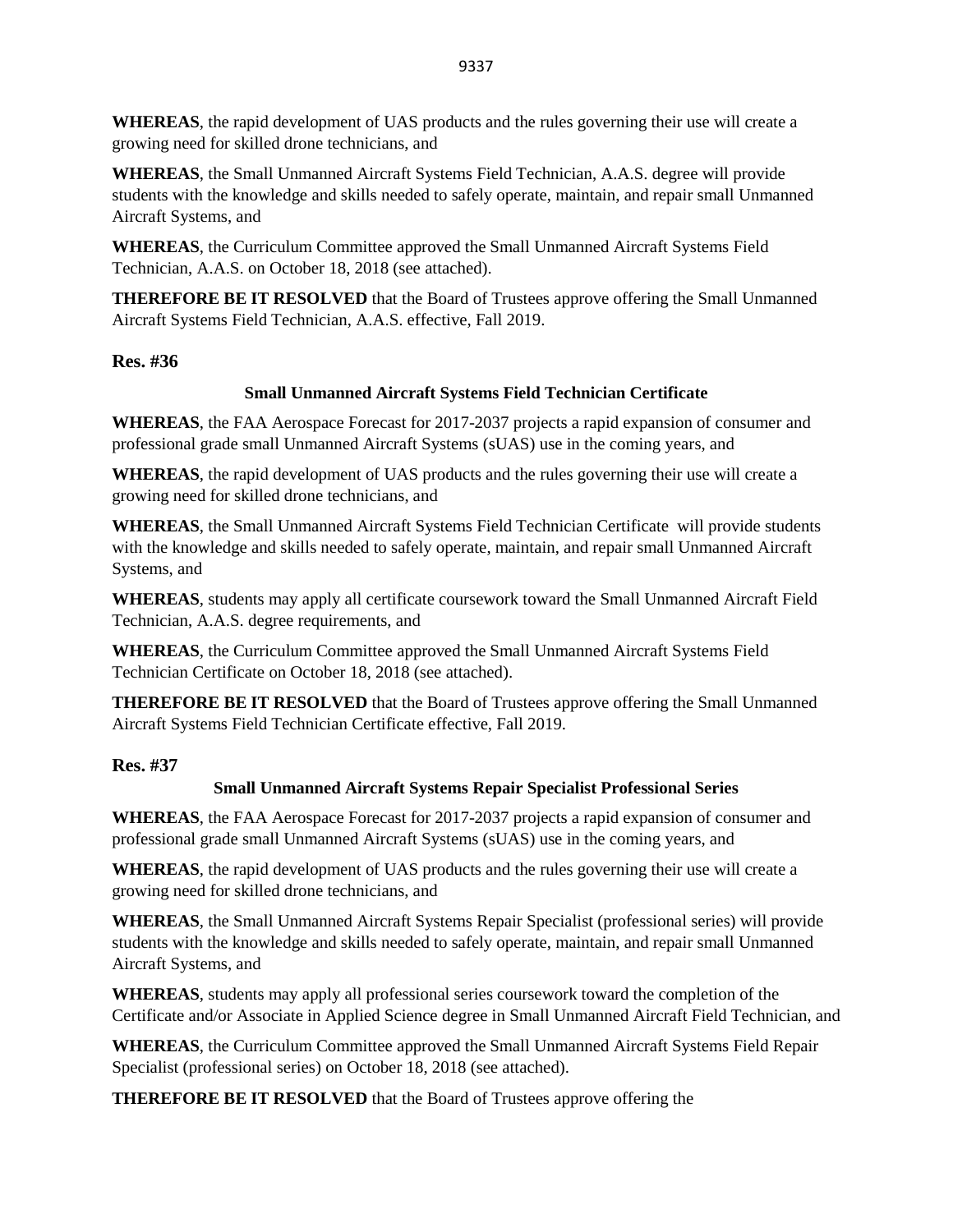Small Unmanned Aircraft Systems Repair Specialist effective, Fall 2019.

-Resolutions #35, #36 and #37 were approved in one vote. Trustee Lefke motioned to approve resolutions, Trustee Money seconded.

-Dr. Katz discussed that as stated in our National Science Federation (NSF) grant, the college is offering stackable credentials in UAS repair. Atlantic Cape will be advising area high schools of this new program. "Drone Day" will be held in Spring 2019.

ROLL CALL:

ALL AYES NO NAYS NO ABSENTIONS

Motion carried.

**Res. #31A**

### **Retirement Ms. Barbara Clark**

**WHEREAS**, Barbara Clark was hired as a part-time employee in 1994 in Admissions, securing a fulltime appointment as Admissions Transcript Evaluation Specialist on October 1, 2001, and

**WHEREAS**, the Perfect Attendance recipient exhibited extraordinary professionalism and excellent customer service skills while serving as the on-campus liaison in support of college initiatives for eArmyU and Aviation programs and in support of recruitment events and activities including serving as a member of the Jump Start team, and

**WHEREAS**, the Egg Harbor Township resident has indicated her desire to retire from Atlantic Cape Community College.

**THEREFORE BE IT RESOLVED** upon the recommendation of the President that the Board approve the retirement of Ms. Clark effective April 1, 2019.

**BE IT FURTHER RESOLVED** that the Board extends to Ms. Clark its best wishes and appreciation for over 24 years of service to Atlantic Cape Community College.

-Trustee Walsh motioned to approve Resolution #31A, Trustee Bumpus seconded.

-Trustee Torres read the resolution in its entirety and thanked Ms. Clark for her years of service.

ROLL CALL:

ALL AYES NO NAYS NO ABSENTIONS

Motion carried.

# XI. COMMITTEE REPORTS

PERSONNEL AND BOARD DEVELOPMENT-No incidents to report.